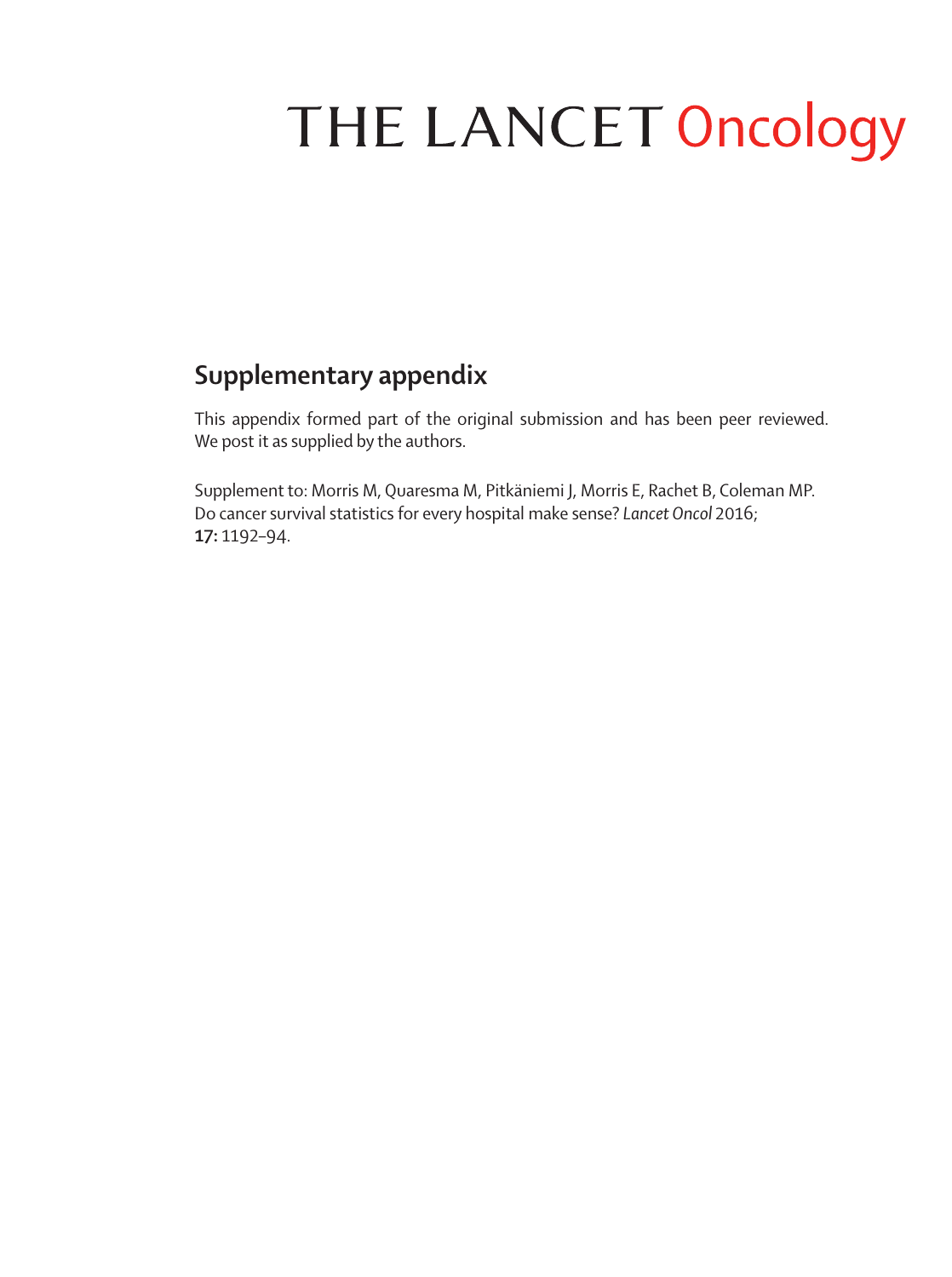## **Appendix**

Table 1: Number of new cancer patients in England in 2014<sup>‡</sup>, and average annual number of new patients likely to be seen in each of 154 acute hospitals\* with one of four common cancers, by age and sex

|                             |              |                        | Age in years |              |                |                 |                         |        |                |
|-----------------------------|--------------|------------------------|--------------|--------------|----------------|-----------------|-------------------------|--------|----------------|
| Cancer                      |              | <b>New</b><br>patients | <15          | 15-39        | 40-49          | 50-59           | 60-69                   | 70-79  | $80 +$         |
| Breast (F)                  | England      | 46,085                 | 0            | 1,874        | 6,733          | 9,857           | 11,519                  | 8,580  | 7,522          |
|                             | per hospital | 299                    | $\mathbf 0$  | 12           | 44             | 64              | 75                      | 56     | 49             |
| Prostate                    | England      | 39,741                 | 1            | 7            | 467            | 4,183           | 13,448                  | 14,309 | 7,326          |
|                             | per hospital | 258                    | $\mathbf 0$  | $\bf{0}$     | 3              | 27              | 87                      | 93     | 48             |
| Non-Hodgkin<br>lymphoma (M) | England      | 6,448                  | 66           | 332          | 435            | 911             | 1,611                   | 1,811  | 1,282          |
|                             | per hospital | 42                     | 0            | $\mathbf{2}$ | 3              | $6\phantom{1}6$ | 10                      | 12     | 8              |
| Non-Hodgkin<br>lymphoma (F) | England      | 5,172                  | 20           | 222          | 330            | 663             | 1,240                   | 1,447  | 1,250          |
|                             | per hospital | 34                     | $\mathbf 0$  | $\mathbf{1}$ | $\overline{2}$ | $\overline{4}$  | 8                       | 9      | 8              |
| Pancreas (M)                | England      | 4,071                  | 1            | 37           | 157            | 460             | 1,066                   | 1,289  | 1,061          |
|                             | per hospital | 26                     | $\mathbf 0$  | $\bf{0}$     | $\mathbf{1}$   | 3               | $\overline{\mathbf{z}}$ | 8      | $\overline{7}$ |
| Pancreas (F)                | England      | 4,009                  | 1            | 40           | 99             | 365             | 842                     | 1,226  | 1,436          |
|                             | per hospital | 26                     | $\mathbf 0$  | $\bf{0}$     | 1              | $\overline{2}$  | 5                       | 8      | 9              |

## Sources:

\*http://www.nhsconfed.org/resources/key‐statistics‐on‐the‐nhs for number of acute hospitals in 2014 ‡ http://www.ons.gov.uk/peoplepopulationandcommunity/healthandsocialcare/conditionsanddiseases/datasets/can cerregistrationstatisticscancerregistrationstatisticsengland for cancer incidence

Cancer (ICD‐10 code): breast (C50); prostate (C61); non‐Hodgkin lymphoma (C82‐C85); pancreas (C25)